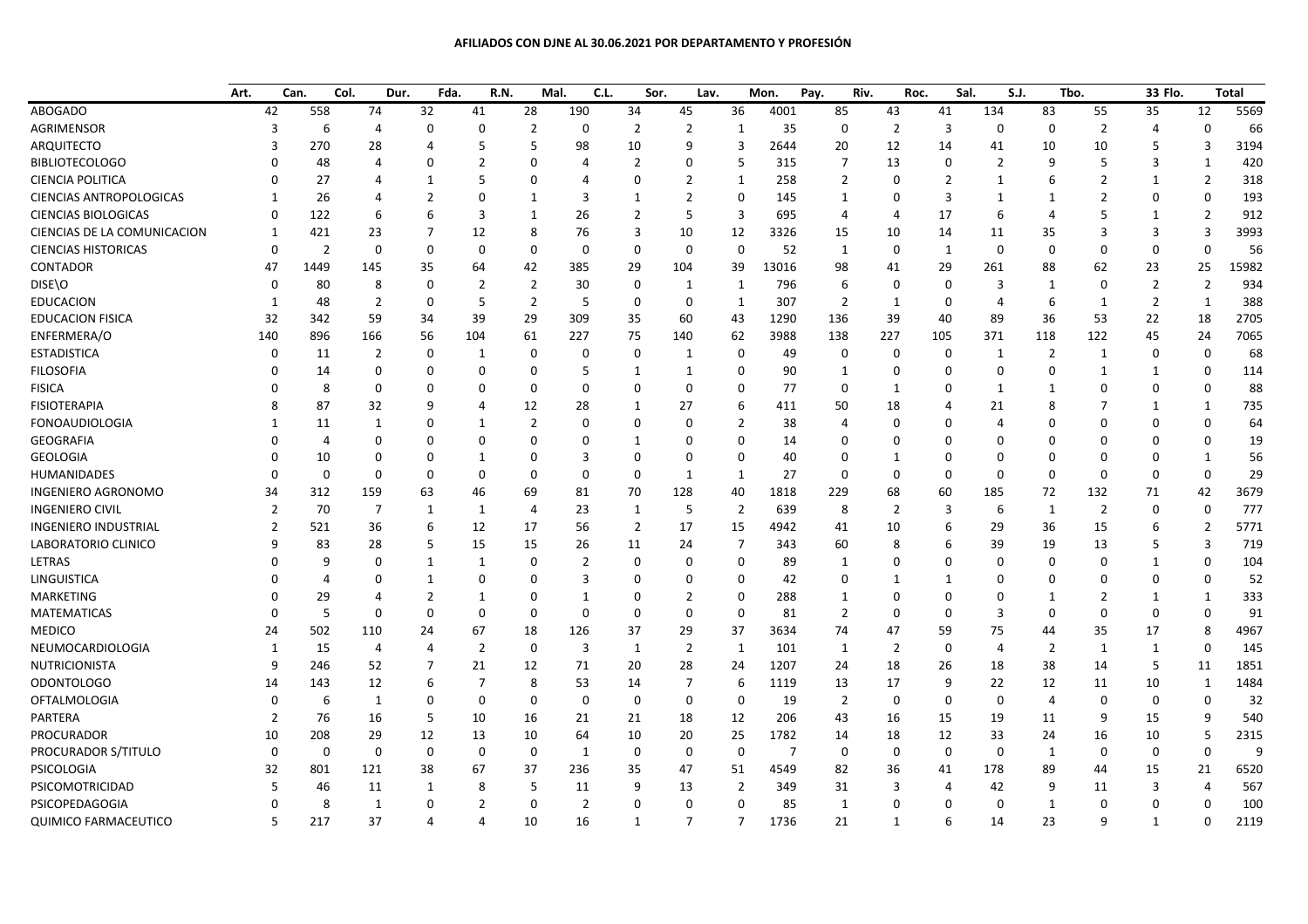## **AFILIADOS CON DJNE AL 30.06.2021 POR DEPARTAMENTO Y PROFESIÓN**

|                                   | Art. |     | Can. | Col. | Dur. | Fda. | R.N. | Mal. | C.L. | Sor. | Lav. |     | Mon.  | Pay. | Riv. | Roc. | Sal. | S.J. | Tbo. |     | 33 Flo. |     | Total |
|-----------------------------------|------|-----|------|------|------|------|------|------|------|------|------|-----|-------|------|------|------|------|------|------|-----|---------|-----|-------|
| <b>QUIMICO INDUSTRIAL</b>         |      |     | 127  | 55.  |      |      |      |      |      |      |      |     | 1159  |      | 15   |      |      |      |      |     |         |     | 1440  |
| RADIOLOGIA                        |      |     | 56   | 18   |      |      |      |      | 18   |      | 22   |     | 274   |      | 53   |      |      | 43   | 19   | 13  |         |     | 561   |
| <b>RELACIONES INTERNACIONALES</b> |      |     | 287  | 28   |      | h    | 10   |      | 36   |      | 16   |     | 2017  |      | 16   | 8    |      | 21   | 16   |     |         |     | 2492  |
| RELACIONES LABORALES              |      |     | 122  | 20   |      |      | h    |      |      |      |      |     | 576   |      |      |      |      |      | 20   |     |         |     | 792   |
| SOCIOLOGIA                        |      |     | 68   |      |      |      |      |      |      |      |      |     | 596   |      |      |      |      |      |      |     |         |     | 716   |
| <b>TECNOLOGIA ODONTOLOGICA</b>    |      |     | 110  |      |      |      | 16   |      | 24   |      | 21   |     | 432   |      |      |      |      |      | 12   | 11  |         |     | 706   |
| <b>TRABAJO SOCIAL</b>             |      | 44  | 172  | 52   |      | 18   | 39   | 27   | 30   | 27   | 30   | 23  | 832   |      | 64   | 25   | 21   | 183  | 41   | 25  | 12      | 12  | 1677  |
| <b>TRADUCTOR PUBLICO</b>          |      |     | 32   |      |      |      |      |      |      |      |      |     | 245   |      |      |      |      |      |      |     |         |     | 292   |
| <b>TURISMO</b>                    |      |     | 28   |      |      |      |      |      | 62   |      |      |     | 141   |      |      |      |      | 12   |      |     |         |     | 258   |
| VETERINARIO                       |      | 27  | 165  | 33   |      | 18   | 26   | 20   | 25   | 21   | 26   | 18  | 825   |      | 56   | 20   | 28   | 70   | 22   | 41  | 19      |     | 1467  |
| <b>TOTALES</b>                    |      | 521 | 8908 | 1423 |      | 419  | 679  | 494  | 2414 | 496  | 890  | 522 | 61747 | 1440 |      | 734  | 598  | 1967 | 946  | 761 | 354     | 231 | 85544 |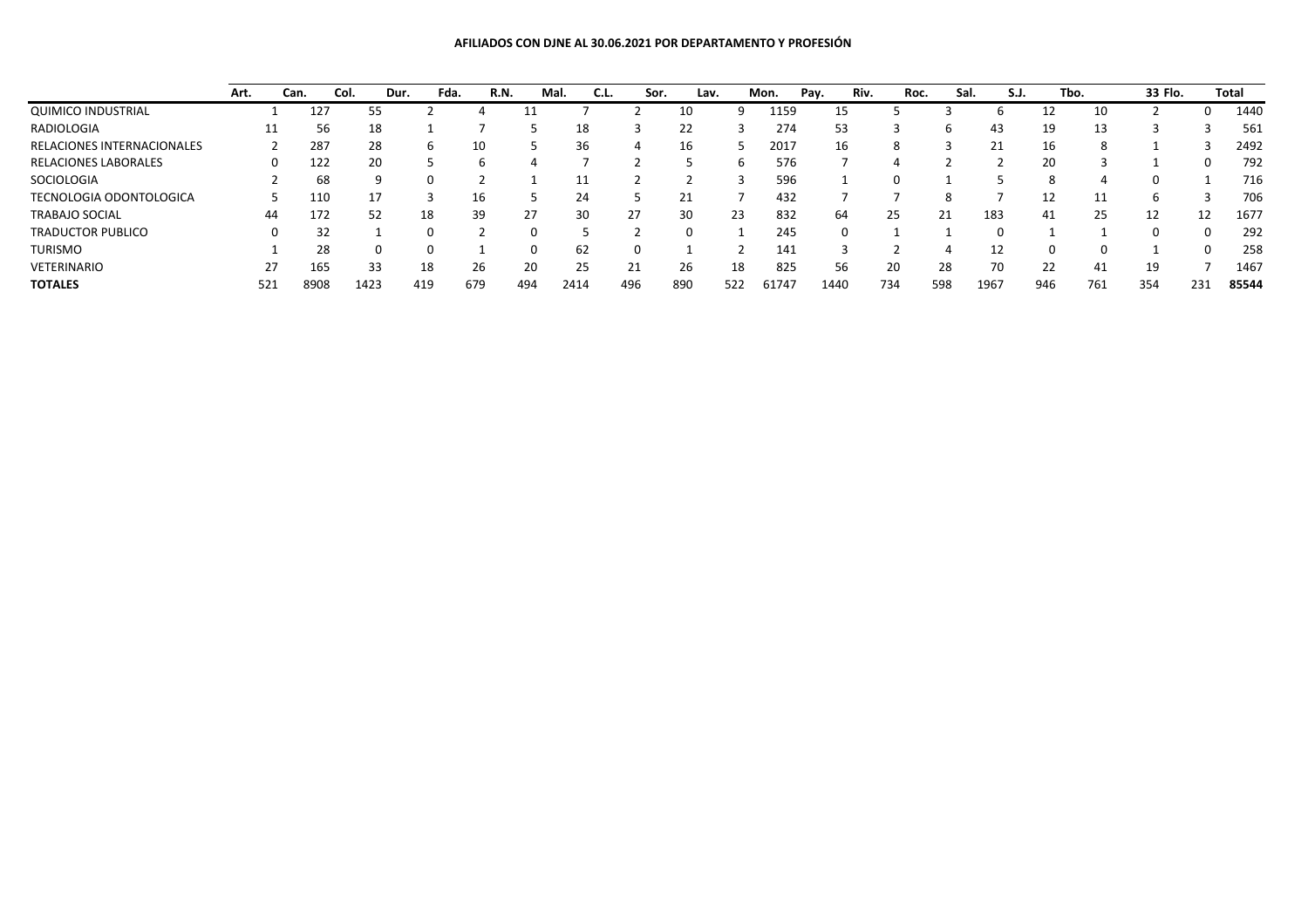## **AFILIADOS CON DECLARACIÓN JURADA DE NO EJERCICIO AL 31.12.2020 - POR DEPARTAMENTO Y PROFESIÓN**

|                                | Art.                     | Can.        | Col.<br>Dur.     | Fda.           | R.N.             | Mal.           | C.L.           | Sor.           | Lav.           |                  | Mon.           | Pay.           | Riv.           | Roc.             | Sal.<br>S.J.   |                | Tbo.           | 33 Flo.        | Total          |       |
|--------------------------------|--------------------------|-------------|------------------|----------------|------------------|----------------|----------------|----------------|----------------|------------------|----------------|----------------|----------------|------------------|----------------|----------------|----------------|----------------|----------------|-------|
| <b>ABOGADO</b>                 | 38                       | 542         | 78               | 30             | 43               | 28             | 189            | 34             | 44             | 34               | 3976           | 80             | 42             | 41               | 131            | 82             | 54             | 38             | 13             | 5517  |
| AGRIMENSOR                     | $\overline{2}$           | 5           | 5                | 0              | $\mathbf 0$      | $\overline{2}$ | $\mathbf 0$    | 1              | $\overline{2}$ | $\mathbf{1}$     | 35             | $\mathbf 0$    | $\overline{2}$ | 3                | 0              | 1              | $\overline{2}$ | $\overline{4}$ | $\Omega$       | 65    |
| ARQUITECTO                     | $\overline{2}$           | 261         | 22               | 5              | 5                | 5              | 96             | 10             | 8              | 3                | 2598           | 17             | 13             | 15               | 39             | 9              | 10             | 6              | 4              | 3128  |
| <b>BIBLIOTECOLOGO</b>          | $\Omega$                 | 50          | $\Delta$         | 0              | $\overline{2}$   | $\mathbf 0$    | $\overline{4}$ | $\overline{2}$ | $\mathbf 0$    | 5                | 331            | $\overline{7}$ | 13             | $\mathbf 0$      | $\overline{2}$ | 10             | 5              | 3              | 1              | 439   |
| <b>CIENCIA POLITICA</b>        | $\Omega$                 | 27          | 4                | 1              | 5                | $\mathbf 0$    | 5              | $\Omega$       | $\overline{2}$ | 1                | 263            | $\overline{2}$ | $\Omega$       | $\overline{2}$   | $\overline{2}$ | 6              | $\overline{2}$ | 1              | 2              | 325   |
| <b>CIENCIAS ANTROPOLOGICAS</b> | $\mathbf{1}$             | 26          | 4                | $\overline{2}$ | $\Omega$         | 1              | $\overline{4}$ | 1              | $\overline{2}$ | 0                | 152            | 1              | $\Omega$       | 3                | $\mathbf{1}$   | 1              | $\overline{2}$ | $\Omega$       | $\Omega$       | 201   |
| <b>CIENCIAS BIOLOGICAS</b>     | $\Omega$                 | 125         | 6                | 5              | 3                | 1              | 28             | 2              | 5              | 3                | 710            | $\overline{4}$ | 4              | 18               | 6              | $\overline{4}$ | 5              | 1              | $\overline{2}$ | 932   |
| CIENCIAS DE LA COMUNICACION    | $\mathbf{1}$             | 434         | 25               | 7              | 13               | 8              | 77             | $\overline{3}$ | 11             | 12               | 3430           | 15             | q              | 14               | 12             | 35             | $\overline{3}$ | 3              | 3              | 4115  |
| <b>CIENCIAS HISTORICAS</b>     | $\Omega$                 | 3           | $\boldsymbol{0}$ | $\Omega$       | $\boldsymbol{0}$ | $\mathbf 0$    | $\mathbf 0$    | $\mathbf 0$    | $\overline{0}$ | $\boldsymbol{0}$ | 52             | $\mathbf{1}$   | $\Omega$       | $\mathbf{1}$     | 0              | $\mathbf 0$    | $\mathbf 0$    | $\mathbf 0$    | $\mathbf 0$    | 57    |
| CONTADOR                       | 47                       | 1529        | 160              | 37             | 63               | 40             | 402            | 27             | 106            | 38               | 13360          | 102            | 40             | 31               | 281            | 94             | 66             | 25             | 24             | 16472 |
| DISE\O                         | $\Omega$                 | 89          | 8                | $\Omega$       | $\overline{2}$   | 3              | 31             | $\Omega$       | $\mathbf 0$    | $\overline{2}$   | 838            | 5              | $\Omega$       | $\mathbf{1}$     | 3              | $\mathbf{1}$   | $\mathbf 0$    | $\overline{2}$ | $\overline{2}$ | 987   |
| <b>EDUCACION</b>               | $\mathbf{1}$             | 53          | 2                | 0              | $\overline{4}$   | $\overline{2}$ | 5              | 0              | $\Omega$       | $\mathbf{1}$     | 321            | $\overline{2}$ | 1              | $\mathbf 0$      | 4              | 5              | $\mathbf{1}$   | 2              | 1              | 405   |
| <b>EDUCACION FISICA</b>        | 32                       | 361         | 60               | 36             | 39               | 29             | 315            | 34             | 61             | 41               | 1368           | 140            | 39             | 42               | 90             | 38             | 55             | 24             | 17             | 2821  |
| ENFERMERA/O                    | 141                      | 901         | 165              | 58             | 104              | 62             | 227            | 77             | 140            | 63               | 4047           | 138            | 233            | 112              | 374            | 121            | 123            | 45             | 24             | 7155  |
| <b>ESTADISTICA</b>             | $\mathbf 0$              | 11          | 1                | 0              | 1                | 0              | 0              | 0              | 1              | 0                | 47             | 0              | $\Omega$       | 0                | 1              | $\overline{2}$ | $\mathbf{1}$   | 0              | $\Omega$       | 65    |
| <b>FILOSOFIA</b>               | $\Omega$                 | 14          | 0                | $\Omega$       | 0                | $\mathbf 0$    | 5              | 1              | $\mathbf{1}$   | 0                | 92             | 1              | $\Omega$       | 0                | 0              | $\mathbf 0$    | $\mathbf{1}$   | $\mathbf{1}$   | $\Omega$       | 116   |
| <b>FISICA</b>                  | $\Omega$                 | 10          | 1                | 0              | $\mathbf 0$      | $\mathbf 0$    | $\Omega$       | $\Omega$       | $\Omega$       | $\mathbf 0$      | 80             | $\Omega$       | 1              | $\Omega$         | $\mathbf{1}$   | $\mathbf{1}$   | $\Omega$       | $\Omega$       | $\Omega$       | 94    |
| <b>FISIOTERAPIA</b>            | 13                       | 92          | 36               | q              | 4                | 12             | 29             | 1              | 30             | $\overline{7}$   | 440            | 54             | 20             | 5                | 21             | 8              | 7              | $\mathbf{1}$   | 1              | 790   |
| <b>FONOAUDIOLOGIA</b>          | $\mathbf{1}$             | 10          | 0                | 0              | 1                | $\overline{2}$ | 0              | $\Omega$       | $\mathbf 0$    | $\overline{2}$   | 36             | $\overline{4}$ | $\Omega$       | $\Omega$         | Δ              | $\mathbf 0$    | 1              | $\mathbf 0$    | $\mathbf 0$    | 61    |
| <b>GEOGRAFIA</b>               | U                        | 4           | $\Omega$         | 0              | $\mathbf 0$      | $\mathbf 0$    | 0              | 1              | 0              | 0                | 16             | 0              | 0              | $\Omega$         | O              | $\mathbf 0$    | $\Omega$       | $\Omega$       | $\Omega$       | 21    |
| <b>GEOLOGIA</b>                | $\Omega$                 | q           | $\Omega$         | $\Omega$       | $\Omega$         | $\mathbf 0$    | 4              | $\Omega$       | $\Omega$       | 0                | 44             | $\mathbf 0$    | 1              | $\Omega$         | O              | $\Omega$       | $\mathbf 0$    | $\mathbf 0$    | 1              | 59    |
| <b>HUMANIDADES</b>             | $\Omega$                 | $\Omega$    | $\mathbf 0$      | $\Omega$       | $\mathbf 0$      | $\mathbf 0$    | $\mathbf 0$    | $\mathbf 0$    | 1              | $\mathbf{1}$     | 26             | $\overline{0}$ | $\Omega$       | $\mathbf 0$      | $\Omega$       | $\mathbf 0$    | $\mathbf 0$    | $\mathbf 0$    | $\mathbf 0$    | 28    |
| <b>INGENIERO AGRONOMO</b>      | 36                       | 320         | 167              | 70             | 46               | 72             | 87             | 68             | 126            | 40               | 1826           | 239            | 70             | 61               | 186            | 73             | 129            | 75             | 40             | 3731  |
| <b>INGENIERO CIVIL</b>         | $\overline{2}$           | 77          | 6                | 0              | $\pmb{0}$        | 4              | 24             | $\overline{2}$ | 5              | $\overline{2}$   | 645            | 8              | $\overline{2}$ | 3                | $\overline{7}$ | $\overline{2}$ | $\overline{2}$ | $\mathbf 0$    | $\mathbf 0$    | 791   |
| <b>INGENIERO INDUSTRIAL</b>    | 3                        | 531         | 39               | 5              | 12               | 18             | 60             | 3              | 19             | 16               | 5020           | 41             | 10             | 7                | 29             | 37             | 15             | 6              | $\overline{2}$ | 5873  |
| LABORATORIO CLINICO            | q                        | 89          | 28               | 6              | 15               | 16             | 26             | 11             | 24             | 7                | 352            | 60             | 8              | 6                | 39             | 19             | 14             | 5              | 3              | 737   |
| LETRAS                         |                          | 8           | $\Omega$         | 1              | 1                | $\mathbf 0$    | $\overline{2}$ | $\Omega$       | 0              | 0                | 93             | 1              | $\Omega$       | $\Omega$         | $\Omega$       | $\mathbf 0$    | $\mathbf 0$    | $\mathbf{1}$   | $\mathbf 0$    | 107   |
| LINGUISTICA                    |                          | Δ           | $\Omega$         | 1              | $\Omega$         | $\mathbf 0$    | 3              | $\Omega$       | $\Omega$       | $\mathbf 0$      | 42             | $\Omega$       | 1              | -1               | $\Omega$       | $\Omega$       | $\Omega$       | $\Omega$       | $\Omega$       | 52    |
| <b>MARKETING</b>               |                          | 29          | 4                | $\overline{2}$ | 1                | $\mathbf 0$    | $\overline{2}$ | $\Omega$       | $\overline{2}$ | $\mathbf{1}$     | 297            | 1              | $\Omega$       | $\mathbf 0$      | O              | 1              | $\overline{2}$ | 1              | 1              | 344   |
| <b>MATEMATICAS</b>             | $\Omega$                 | 5           | 0                | $\Omega$       | 0                | $\mathbf 0$    | 0              | $\Omega$       | $\mathbf 0$    | 0                | 81             | $\overline{2}$ | $\Omega$       | 0                | 3              | $\Omega$       | $\mathbf 0$    | $\mathbf{0}$   | $\mathbf 0$    | 91    |
| <b>MEDICO</b>                  | 26                       | 511         | 108              | 24             | 69               | 21             | 133            | 36             | 34             | 36               | 3684           | 77             | 45             | 58               | 73             | 44             | 36             | 16             | 7              | 5038  |
| NEUMOCARDIOLOGIA               | $\mathbf{1}$             | 15          | $\overline{4}$   | 4              | $\overline{2}$   | $\mathbf 0$    | 3              | 1              | 3              | 1                | 101            | 1              | $\overline{2}$ | $\mathbf 0$      | 4              | $\overline{2}$ | $\mathbf{1}$   | $\mathbf{1}$   | $\Omega$       | 146   |
| <b>NUTRICIONISTA</b>           | 10                       | 259         | 57               | $\overline{7}$ | 21               | 12             | 70             | 21             | 29             | 25               | 1251           | 25             | 19             | 28               | 20             | 40             | 15             | $\overline{7}$ | 11             | 1927  |
| <b>ODONTOLOGO</b>              | 12                       | 110         | 6                | 3              | 4                | $\overline{7}$ | 38             | 10             | 5              | 6                | 959            | 9              | 13             | 5                | 20             | 8              | 6              | 10             | 1              | 1232  |
| <b>OFTALMOLOGIA</b>            | $\mathbf 0$              | 6           | 2                | $\Omega$       | 0                | $\mathbf 0$    | $\mathbf 0$    | 0              | 0              | 0                | 20             | $\overline{2}$ | 0              | 0                | 0              | 4              | 0              | $\overline{0}$ | $\mathbf 0$    | 34    |
| PARTERA                        | $\overline{2}$           | 80          | 15               | 6              | 9                | 16             | 23             | 21             | 17             | 13               | 218            | 44             | 17             | 16               | 18             | 12             | 12             | 15             | 10             | 564   |
| PROCURADOR                     | 11                       | 210         | 30               | 12             | 12               | 9              | 64             | 9              | 20             | 25               | 1781           | 14             | 18             | 11               | 33             | 23             | 16             | 9              | 5              | 2312  |
| PROCURADOR S/TITULO            | $\Omega$                 | $\mathbf 0$ | $\mathbf 0$      | $\mathbf 0$    | $\mathbf 0$      | $\mathbf 0$    | $\mathbf{1}$   | 0              | $\mathbf 0$    | $\mathbf 0$      | $\overline{7}$ | $\mathbf 0$    | $\Omega$       | $\boldsymbol{0}$ | $\mathbf{0}$   | $\mathbf{1}$   | $\mathbf 0$    | $\mathbf 0$    | $\Omega$       | q     |
| PSICOLOGIA                     | 33                       | 812         | 117              | 36             | 66               | 37             | 237            | 35             | 50             | 54               | 4562           | 86             | 36             | 42               | 177            | 87             | 46             | 16             | 19             | 6548  |
| PSICOMOTRICIDAD                | 5                        | 46          | 11               | 1              | 7                | 5              | 10             | 9              | 12             | 3                | 361            | 30             | 4              | 3                | 44             | 9              | 11             | 3              | $\overline{4}$ | 578   |
| PSICOPEDAGOGIA                 | 0                        | 8           | 1                | 0              | $\overline{2}$   | 0              | $\mathbf{1}$   | $\Omega$       | 0              | 0                | 93             | 1              | $\Omega$       | $\Omega$         | 0              | $\mathbf{1}$   | 0              | $\Omega$       | $\Omega$       | 107   |
| <b>QUIMICO FARMACEUTICO</b>    | 5                        | 218         | 39               | 5              | 3                | 11             | 17             | 2              | $\overline{7}$ | 6                | 1753           | 20             | 2              | 7                | 14             | 23             | 10             | $\mathbf{1}$   | 0              | 2143  |
| <b>QUIMICO INDUSTRIAL</b>      | $\overline{\phantom{0}}$ | 129         | 55               | $\overline{3}$ | 4                | 11             | 8              | $\overline{2}$ | 10             | 9                | 1171           | 17             | 5              | 3                | 6              | 11             | 10             | $\overline{2}$ | $\Omega$       | 1458  |